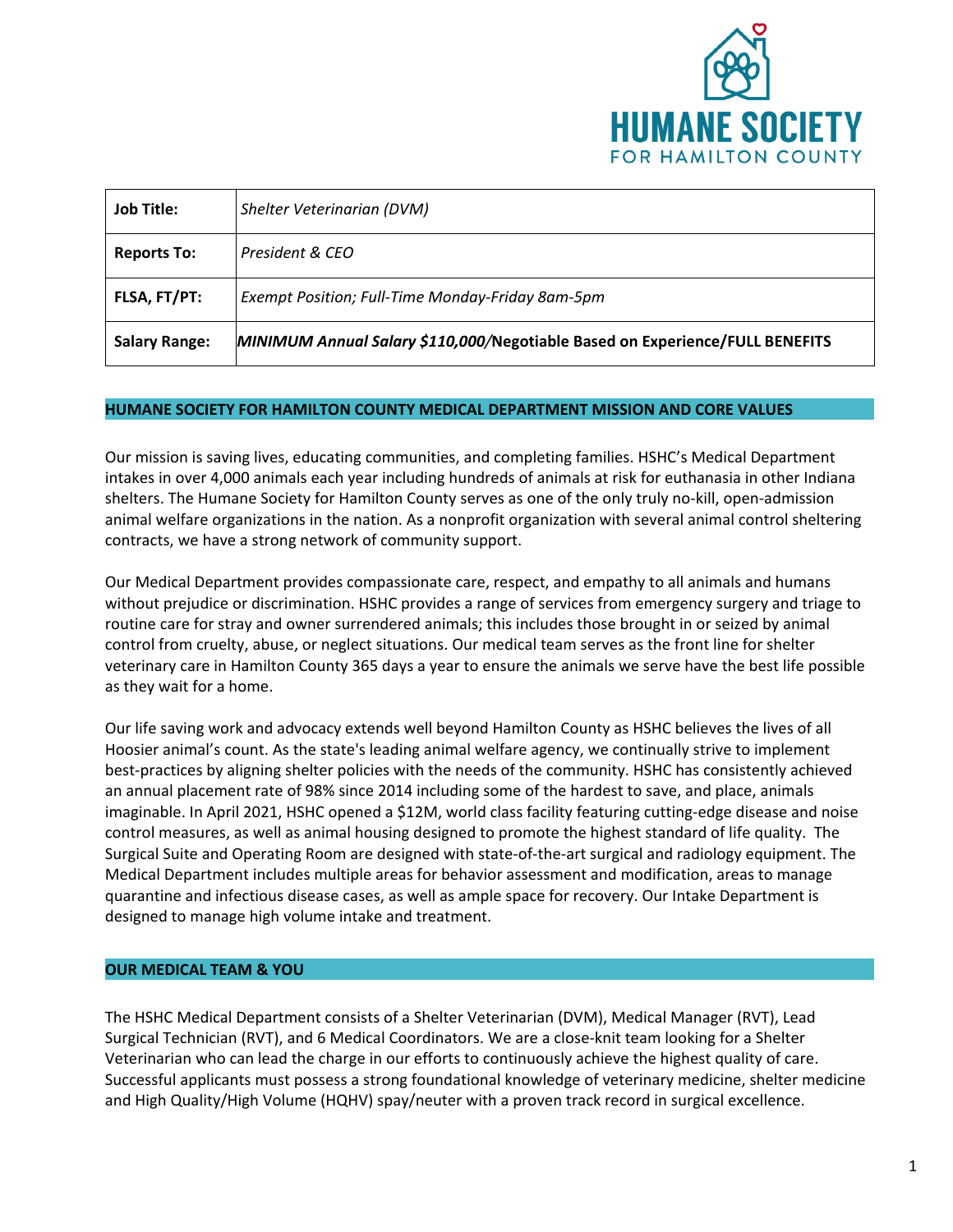While the Shelter DVM will **NOT** be responsible for managing the daily, administrative tasks that come with having direct reports (e.g., scheduling, time off requests, performance evaluations, basic training), this individual **WILL** be a leader and mentor for the team. Our DVM will ensure our medical protocols are infused with the quality of care and 'whatever it takes' philosophies that hold up the foundation of HSHC.

### **DUTIES AND RESPONSIBILITIES**

The Shelter Veterinarian is responsible for performing routine surgical procedures including high volume spay/neuter, and specialized surgical procedures (including but not limited to; femoral head ostectomy, enucleation, amputation, foreign body obstruction, etc.).

The Shelter Veterinarian will have the opportunity to examine all standard operating procedures (SOP's) to ensure that they follow and are in accordance with industry standard best-practices and are aligned with our no-kill mission. The Shelter Veterinarian assists the Medical Manager with supervising the use of prescription and controlled medications and logging usage as required by the Indiana Veterinary Medical Association (INVMA). The Shelter Veterinarian will work collaboratively with the Director of Operations to ensure quality of care extends through the Animal Care Department.

The ideal candidate must embrace the organization's core 'Whatever it takes', no-kill philosophy; must have a passion for rescue, and promote a willingness to welcome challenging medical cases. The Shelter Veterinarian reports to the President and CEO and works alongside the Medical Manager and Director of Operations.

### **ESSENTIAL JOB FUNCTIONS**

### **Veterinary Medical Care**

- Oversees the medical and surgical needs of patients; performs traditional duties of a shelter veterinarian which includes high volume spay/neuter, dentals, amputations, mass removals, and other procedures which are typical in an animal shelter setting.
- Implements medical protocols and standard operating procedures for evaluation and treatment of animals; including disease control/herd health, quality of life assessments, and in cases of severe medical or behavioral concern which extend beyond the scope of humane intervention, the alleviation of suffering by euthanasia.
- Perform examination and/or necropsy related to humane law enforcement cases.
- Practice humane and low-stress handling, methods of restraint, and ability to teach department personnel.

# **Communication**

- Excellent verbal and written communication skills, with public speaking and presentation experience. Ability to professionally advocate HSHC's positions on issues; experience in supporting, engaging with, and developing relationships with veterinary community members, as well as volunteers, donors, and our customers.
- Critically analyze shelter data to ensure data compliance and ensure that animals leaving HSHC are altered, vaccinated, and of sound health. Identify areas where additional support is needed to create or improve specific medical programs and coordinate with the Director of Operations to facilitate additional support needed to ensure the success and sustainability of Medical Departments operations.
- Proficiency with Microsoft Office products; familiarity with shelter software/animal management software, or desire to learn, comfort learning new systems, including online information systems.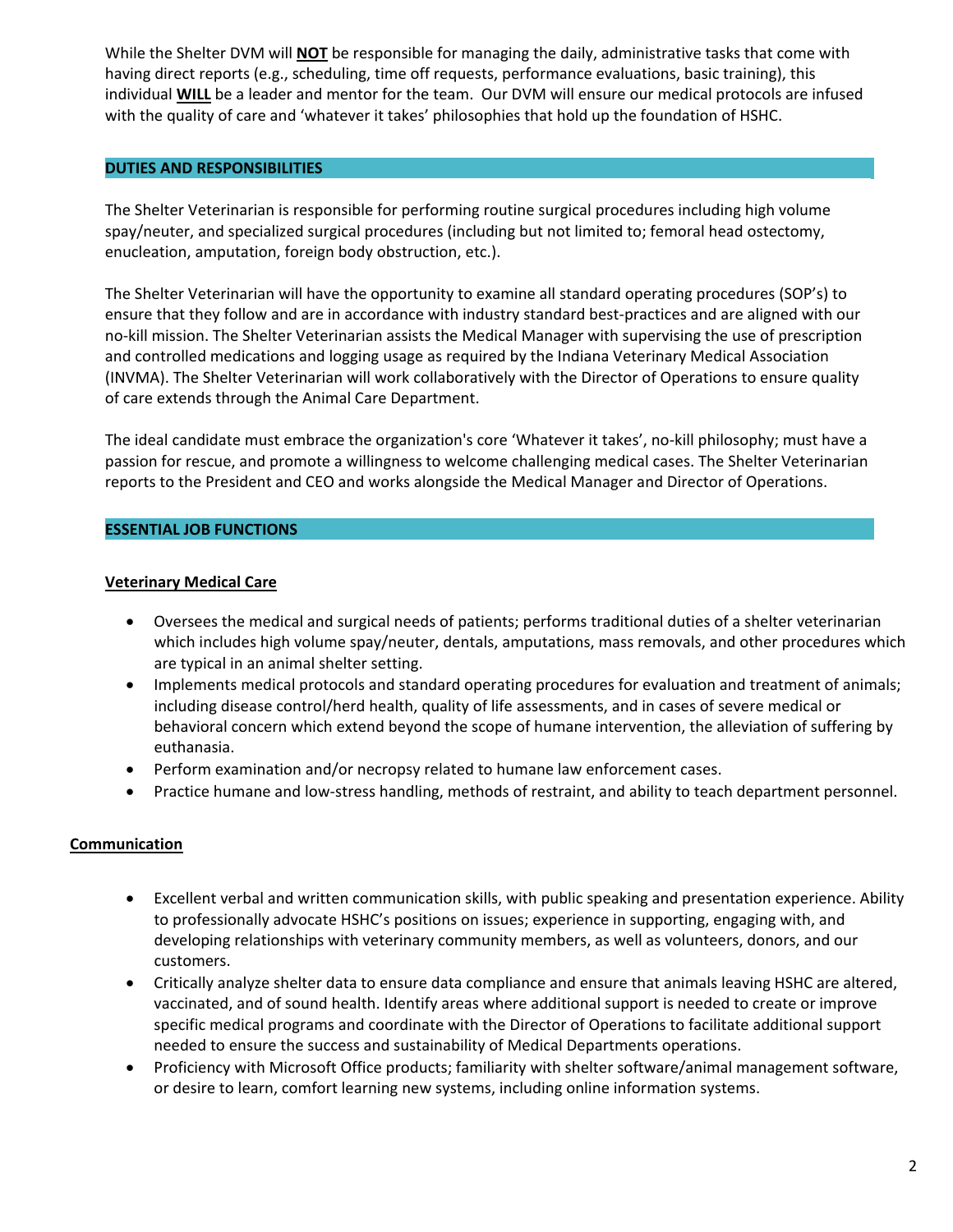# **Safety and Legal Compliance**

- In collaboration with the Director of Operations, ensure proper shelter protocol and solutions for the prevention and management of infectious disease.
- Ensure proper scheduled maintenance of all surgical equipment.
- Ensure hazardous materials are being handled and disposed of in the proper manner.
- Maintain inventory and tracking of all prescription and controlled substances. Responsible for compliance with all laws pertaining to controlled substances.
- Prescribes medications in accordance with manufacturers' label instructions and uses. Understands common side-effects and common drug interactions with other medications. Able to effectively counsel adopters and fosters of animals with medical conditions when appropriate.

# **REQUIRED EDUCATION, SKILLS, AND EXPERIENCE**

- Must embrace our no-kill philosophy and whatever it takes philosophy.
- Must possess a Doctor of Veterinary Medicine (DVM) degree and be licensed or eligible to be licensed to practice in the State of Indiana with no pending disciplinary actions.
- Excellent leadership skills with the ability to act decisively with a get-it-done attitude in fast-paced often challenging situations.
- Excellent problem-solving skills in stressful situations, strong interpersonal skills, and a proven ability to initiate and influence change, a team player, energetic, tactful, and diplomatic. Able to get along with people from diverse backgrounds, as well as the ability to handle sensitive and confidential situations.
- Upholds the Principles of Veterinary Medical Ethics of the AVMA. Maintain proper DEA and license requirements regarding Indiana veterinarian practices. Oversee controlled substance use in collaboration with the Director of Operations.
- Must have experience and confidence working with potentially fractious or dangerous domestic animals.
- Be able to pass a criminal history background check and drug screen.

# **Physical Requirements:**

- Must be able to routinely lift 50 pounds.
- Extended periods of time working on the computer with repetitive typing, arm, and hand motion.
- Ability to be in a shelter environment and work in the presence of both cats and dogs.
- Bend, stoop, reach, climb, twist, crawl, stand and walk for an extended period.
- Must be able to work in weather with temperatures varying between extreme hot and extreme cold.
- Process a valid driver's license and qualify to be added to HSHC insurance.
- Ability to perform potentially long or complex surgical procedures on a variety of domestic animals.

# **Benefits:**

- (Anthem) Medical, Dental, Vision, Long/Short Term Disability, AD&D, FSA/HSA, Identity Theft Protection with partial, employer contribution (Dependent Eligibility funded by employee)
- Paid vacation and PTO accrued from day one *(negotiable)*
- Paid time off to meet continued education requirements *(courses not included)*
- Company pays for DVM License renewal
- A robust pet benefits program for HSHC employees' owned pets includes discounts on medications, diagnostics, and variety of free supplies (preventatives, food, potty pads, etc.)
- Company provided phone for HSHC specific, medical emergencies
- Partial relocation cost reimbursement to be negotiated